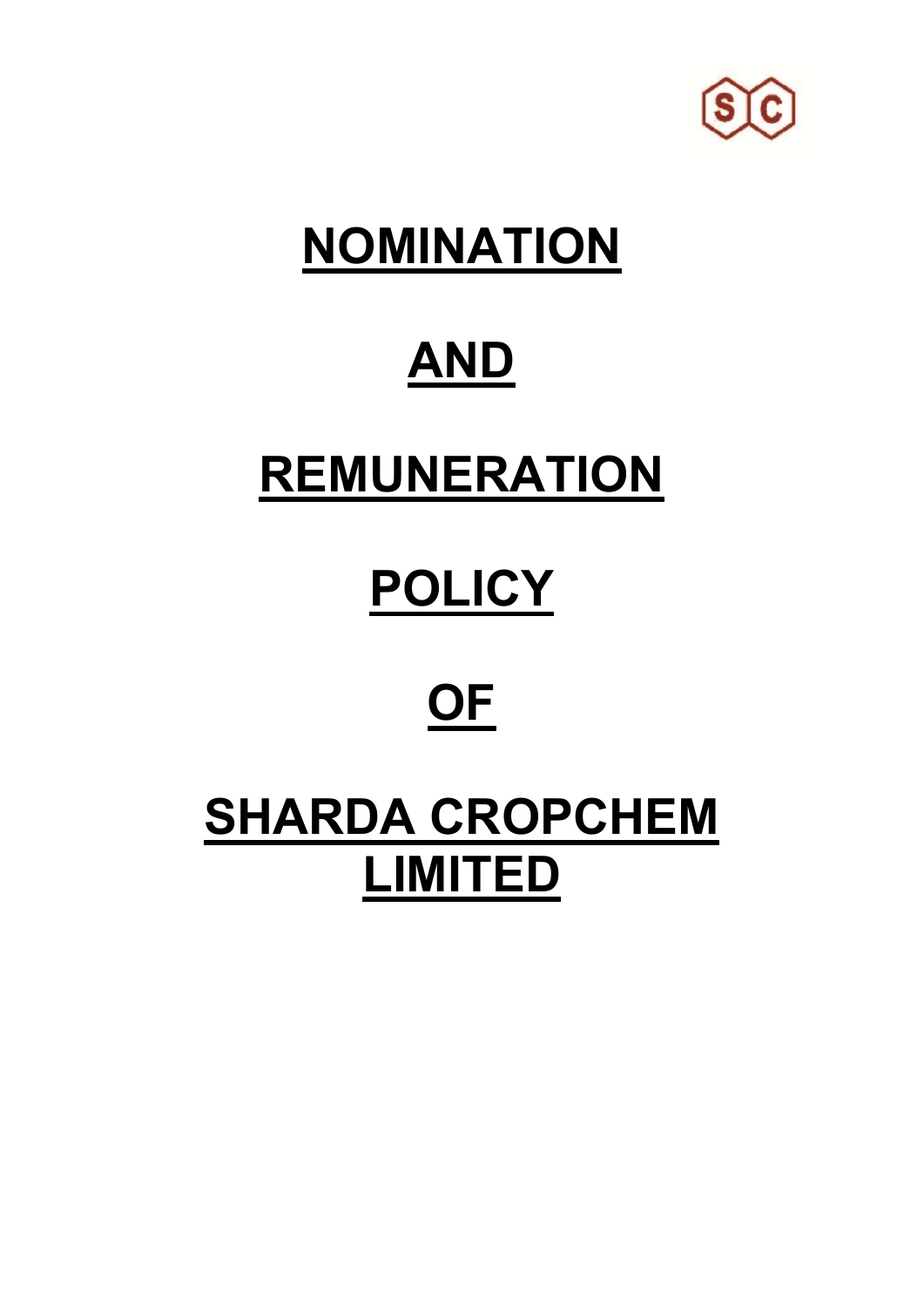

#### *SHARDA CROPCHEM LIMITED*

#### *NOMINATION AND REMUNERATION POLICY:*

#### **1. Preamble:**

Pursuant to Section 178 of the Companies Act, 2013 and the Rules framed thereunder (the "Act") and Regulation 19 of the SEBI (Listing Obligations and Disclosure Requirements) Regulations, 2015 (the "Listing Regulations") (as amended from time to time), the Board of Directors of every listed company is required to constitute the Nomination and Remuneration Committee.

#### **2. Objective:**

In order to comply with the requirements of Section 178 of the Act and Regulation 19 of the Listing Regulations and any other applicable provisions, the Nomination and Remuneration Committee of the Board of Directors of the Company (the "Committee") had formulated the Nomination & Remuneration Policy of our Company ("Policy").

The objective of the Committee would be:

- a) To formulate the criteria for determining qualifications, competencies, positive attributes and independence for appointment of a Director (Executive / Non-Executive) and recommend to the Board of Directors of the Company (the "Board"), policies relating to the remuneration (payable in whatever form) of the Directors, Key Managerial Personnel and other employees;
- b) To formulate criteria for evaluation of the members of the Board and provide necessary report to the Board for further evaluation of the Board;
- c) To provide Key Managerial Personnel and Senior Management rewards linked directly to their effort, performance, dedication and achievement relating to the Company's operations;
- d) To retain, motivate and promote talent and to ensure long term sustainability of talented managerial persons and create competitive advantage;
- e) To devise a Policy on Board Diversity;
- f) To develop a succession plan for the Board and to regularly review the plan;
- g) To determine whether to extend or continue the term of appointment of the Independent Director(s), on the basis of the report of performance evaluation of Independent Directors.

#### **3. Definitions:**

**"Act"** shall mean the Companies Act, 2013 and the Rules framed thereunder, including any modifications, amendments, clarifications, circulars or re-enactment thereof.

**"Remuneration"** means any money or its equivalent given or passed to any person for services rendered by him and includes perquisites as defined under the Income-tax Act, 1961.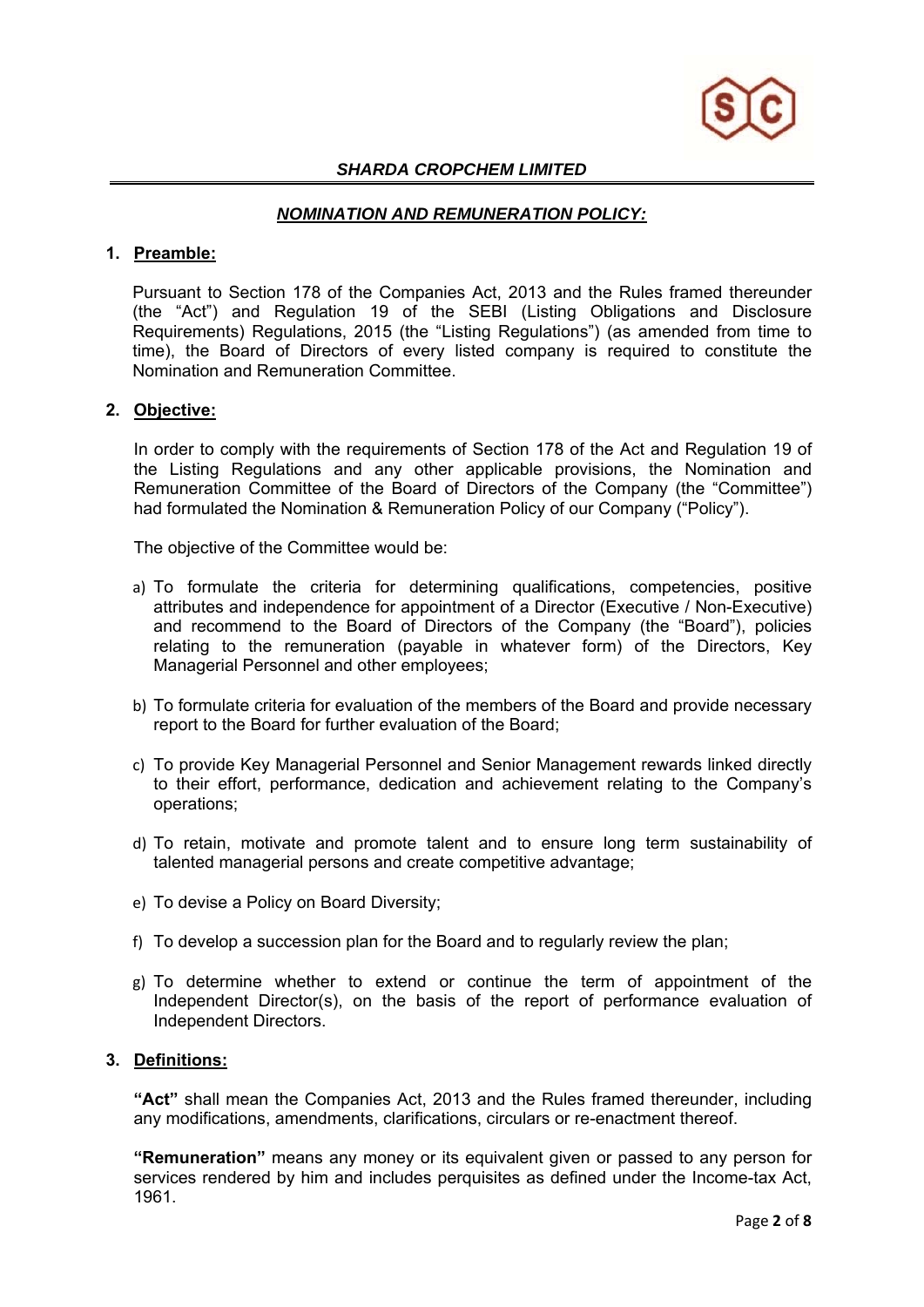

 **"Key Managerial Personnel**" in relation to a Company means:

- i. Managing Director, or Chief Executive Officer or Manager;
- ii. Company Secretary;
- iii. Whole-time Directors;
- iv. Chief Financial Officer;
- v. Such other officer, not more than one level below the directors who is in wholetime employment, designated as key managerial personnel by the Board; and
- vi. Such other officer as may be prescribed.

**"Senior Managerial Personnel"** means personnel of the company who are members of its core management team excluding Board of Directors. This would comprise of all members of management one level below the executive directors including all functional heads.

#### **4. Role of the Committee:**

- **4.1** The role of the Committee inter alia will be the following:
	- To fix and finalise remuneration including salary, perquisites, benefits, bonuses and allowances;
	- To frame suitable policies;
	- To fix performance linked incentives along with the performance criteria;
	- To fix Increments and promotions;
	- To enter into Service contracts, notice period, severance fees;
	- To make Ex-gratia payments;
	- To formulate detailed terms and conditions of employee stock option schemes including details pertaining to quantum of options to be granted, conditions for lapsing of vested options, exercise period, adjustments for corporate actions and procedure for cashless exercise and perform such other functions as are required to be performed by the Remuneration Committee under the Securities and Exchange Board of India (Employee Stock Option Scheme and Employee Stock Purchase Scheme) Guidelines, 1999, as amended ("**ESOP Guidelines**"), in particular, those stated in Clause 5 of the ESOP Guidelines;
	- To formulate the criteria for determining qualifications, positive attributes and independence of a director and recommend to the Board a policy, relating to the remuneration of the directors, key managerial personnel and other employees;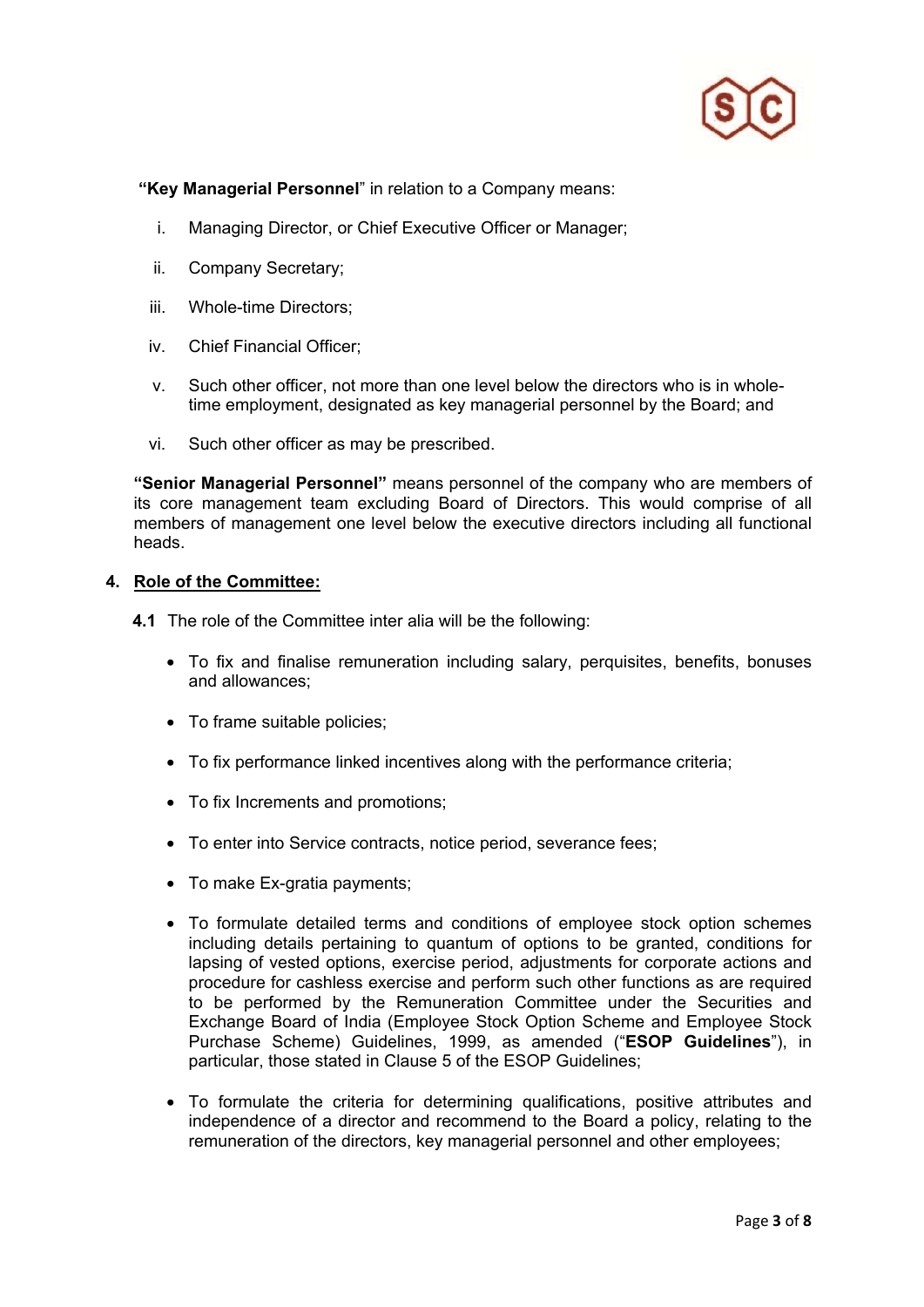

- To formulate the criteria for evaluation of performance of Independent Directors and the Board of Directors;
- To devise a policy on Board diversity;
- To Identify persons who are qualified to become directors and who may be appointed in senior management in accordance with the criteria laid down and recommend to the Board their appointment and removal. The company shall disclose the remuneration policy and the evaluation criteria in its Annual Report;
- To identify whether to extend or continue the term of appointment of independent directors on the basis of the report of performance evaluation of independent directors;
- To recommend to the board, all remuneration, in whatever form, payable to senior management; and
- To carry out such other matters as may from time to time be required by any statutory, contractual or other regulatory requirements to be attended to by such committee.

#### **4.2 Policy for appointment and removal of Director, Key Managerial Personnel And Senior Management:**

#### **4.2.1 Appointment criteria & qualification:**

- **a.** The Committee shall identify and ascertain the integrity, qualification, expertise and experience of the person for appointment as Director, KMP or at Senior Management level and recommend his/her appointment, as per Company's Policy. The Committee has authority to decide whether qualification, expertise and experience possessed by a person is sufficient/satisfactory for the position.
- **b.** The Company shall not appoint or continue the employment of any person as Whole-time Director who has attained the age of seventy years. Provided that the term of the person holding this position may be extended beyond the age of seventy years with the approval of shareholders by passing a special resolution.
- **c.** The Company shall not recommend or appoint or continue the employment of any person as the Managing Director, Whole-time director or Manager within the meaning of the Act, who has attained the age of 70 (seventy) years. Provided that the appointment of such a person who has attained the age of 70 (seventy) years shall be made with the approval of the Shareholders by passing a special resolution, based on the explanatory statement annexed to the notice for the Meeting of the Shareholders for such motion indicating the justification for appointment or extension of appointment beyond the age of 70 (seventy) years.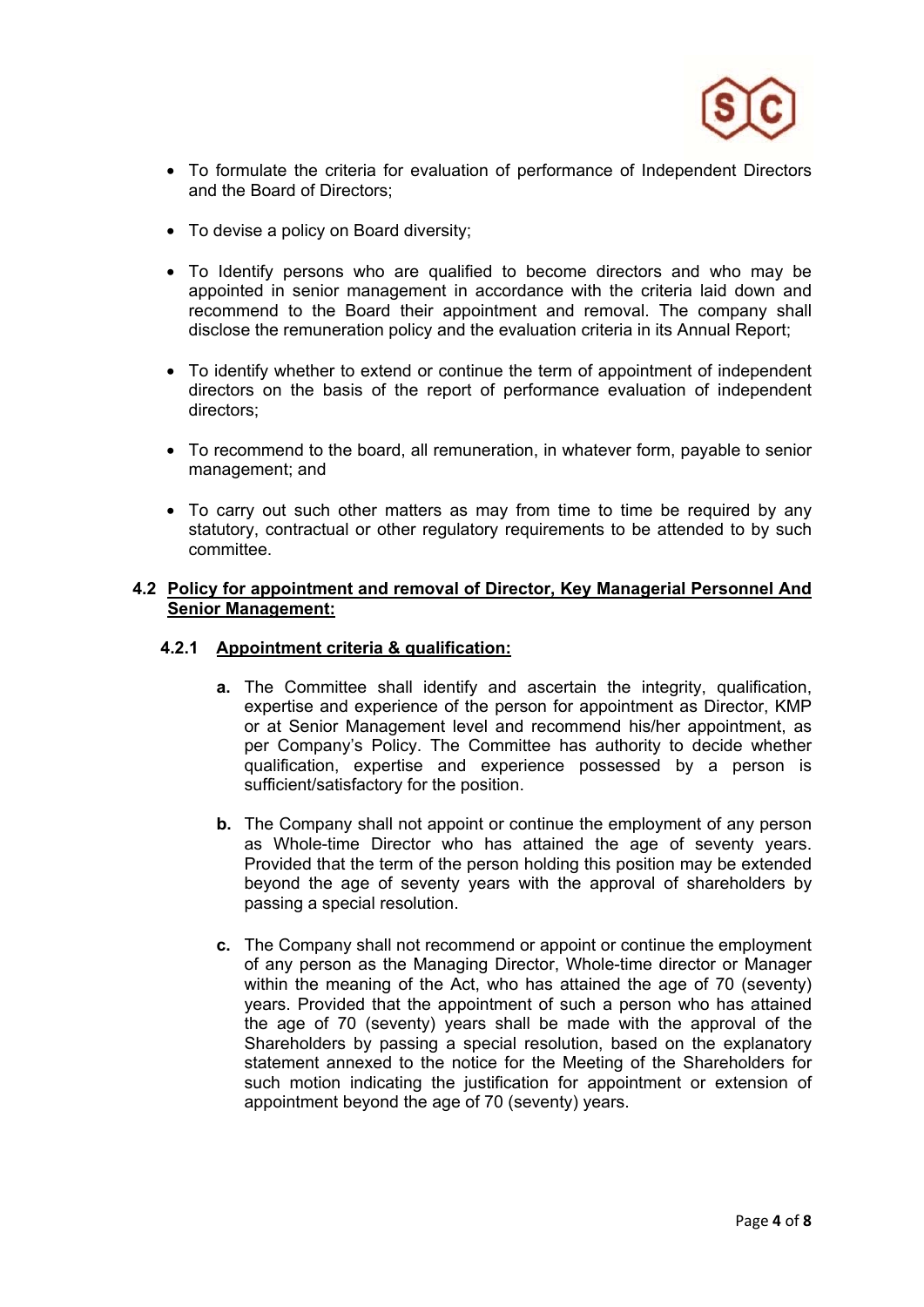

#### **4.2.2 Term/Tenure:**

#### **a. Managing Director/Whole-time Director:**

The Company shall appoint or re-appoint any person as its Managing Director or Executive Director for a term not exceeding five years at a time. No re-appointment shall be made earlier than one year before the expiry of term.

#### **b. Independent Director:**

An Independent Director shall hold office for a term up to five consecutive years on the Board of the Company and will be eligible for re-appointment on passing of a special resolution by the Company and disclosure of such appointment in the Board's report.

No Independent Director shall hold office for more than two consecutive terms of upto maximum of 5 years each, but such Independent Director shall be eligible for appointment after expiry of three years of ceasing to become an Independent Director. However during the said period of three year he/she should not be associated with the Company in any capacity whether directly or indirectly.

At the time of appointment of Independent Director(s) it should be ensured that number of Boards on which such Independent Director serves is restricted to 7 (seven) listed companies as an Independent Director and three listed companies as an Independent Director in case such person is serving as a Whole-time Director of a listed company or such other number as may be prescribed under the Act or the Listing Regulations.

#### **4.2.3 Evaluation:**

The Committee shall carry out evaluation of performance of Director, KMP and Senior Management Personnel yearly or at such intervals as may be considered necessary.

#### **4.2.4 Removal:**

Due to reasons for any disqualification mentioned in the Act or under any other applicable Act, rules and regulations thereunder, the Committee may recommend, to the Board, with reasons recorded in writing, removal of a Director, KMP or Senior Management Personnel subject to the provisions and compliance of the Companies Act, 2013, rules and listing regulations and the policy of the Company.

#### **4.2.5 Retirement:**

The Director, KMP and Senior Management Personnel shall retire as per the applicable provisions of the Act and the prevailing policy of the Company. The Board will have the discretion to retain the Director, KMP, Senior Management Personnel in the same position/ remuneration or otherwise even after attaining the retirement age, for the benefit of the Company.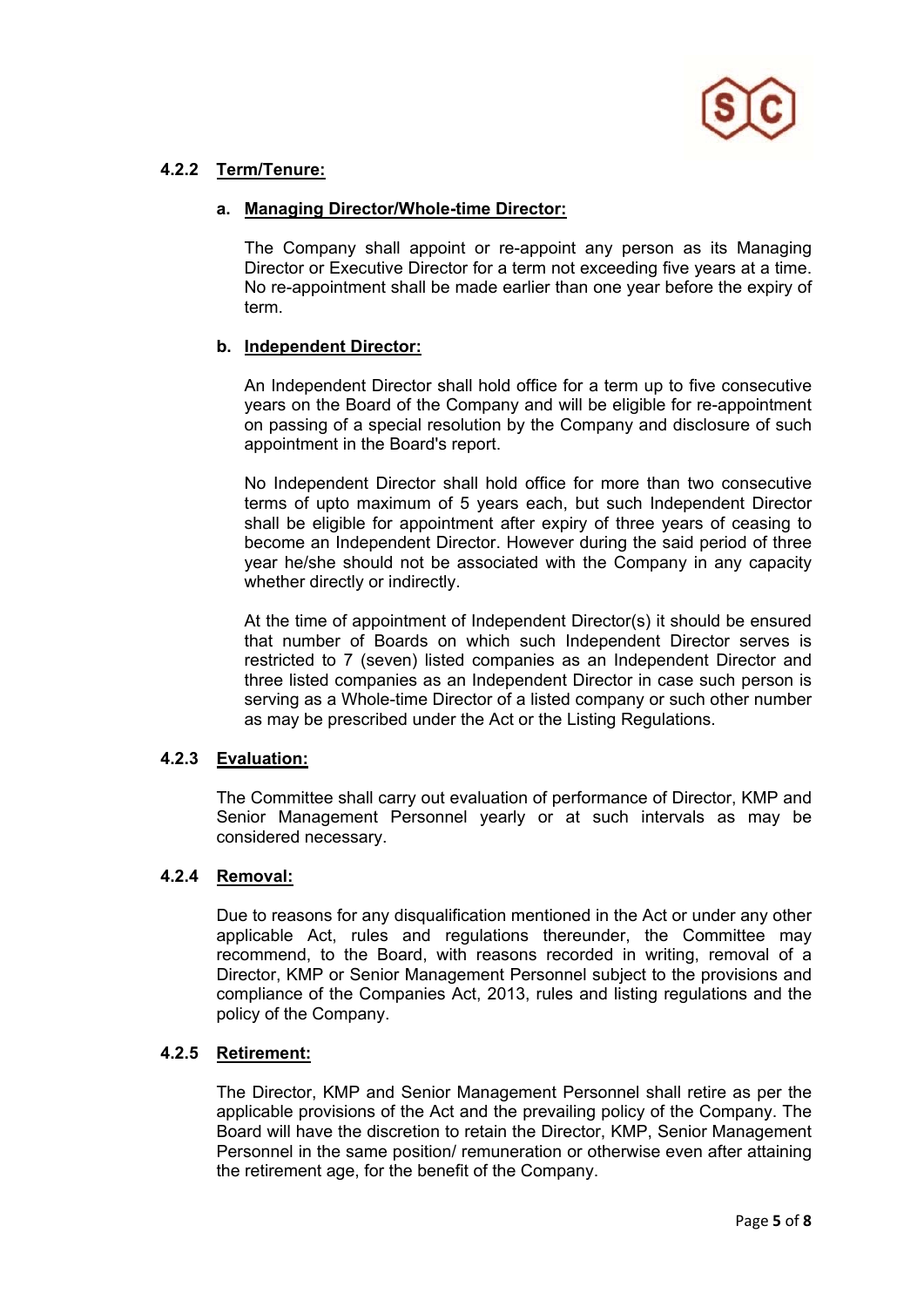

#### **4.3 Policy for remuneration to Directors/KMP/Senior Management Personnel:**

#### **4.3.1 Remuneration to Managing Director/Whole Time Directors/KMP and Senior Management Personnel:**

#### **a. Fixed Pay:**

The Whole-time Director / KMP and Senior Management Personnel shall be eligible for a monthly remuneration as may be approved by the Board on the recommendation of the Committee. The breakup of the pay scale and quantum of perquisites including, employer's contribution to P.F, pension scheme, medical expenses, club fees etc. shall be decided and approved by the Board/ the Person authorized by the Board on the recommendation of the Committee and approved by the shareholders and Central Government, wherever required.

#### **b. Minimum Remuneration:**

If in any financial year, the Company has no profits or its profits are inadequate, the Company shall pay remuneration to its Whole-time Director in accordance with the provisions of Section 197 and Schedule V of the Act and if it is not able to comply with such provisions, with the previous approval of the Central Government.

#### **c. Provisions for excess remuneration:**

If any Whole-time Director draws or receives, directly or indirectly by way of remuneration any such sums in excess of the limits prescribed under the Act or without the prior sanction of the Central Government, where required, he / she shall refund such sums to the Company and until such sum is refunded, hold it in trust for the Company. The Company shall not waive recovery of such sum refundable to it unless permitted by the Central Government.

#### **d. Incentive Pay:**

The Incentive pay shall be decided based on the balance between performance of the Company and performance of the Key Managerial Personnel and Senior Management, to be decided annually or at such intervals as may be considered appropriate.

#### **4.3.2 Remuneration to Non-Executive/Independent Director:**

#### **a. Remuneration/Commission:**

The remuneration/commission shall be fixed as per the slabs and conditions mentioned in the Articles of Association of the Company and the Act.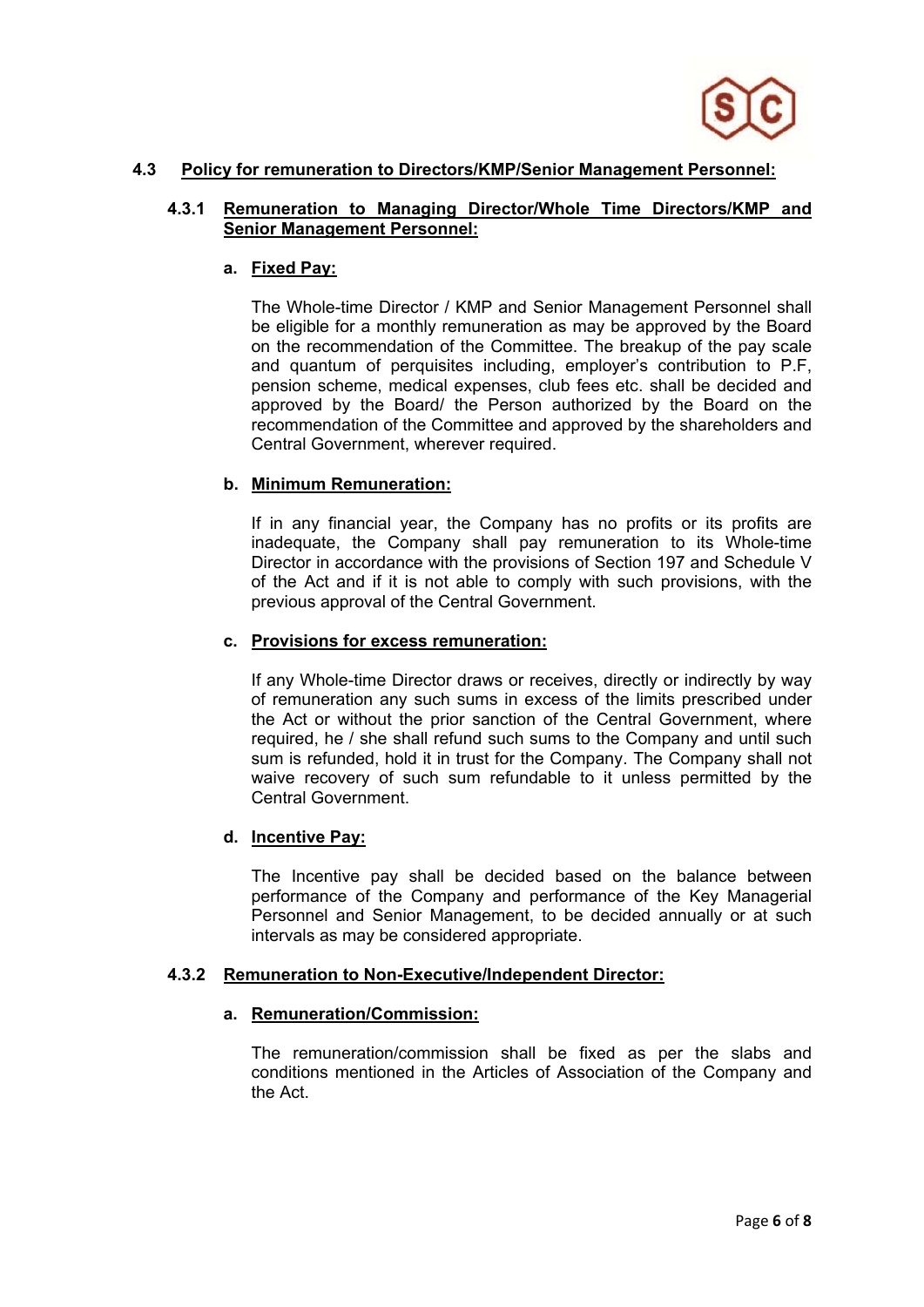

#### **b. Sitting Fees:**

The Non-Executive/Independent Director may receive remuneration by way of fees for attending meetings of Board or Committee thereof.

Provided that the amount of such fees shall not exceed Rs. 1,00,000/- per meeting of the Board or Committee or such amount as may be prescribed by the Central Government from time to time.

#### **c. Commission:**

Commission may be paid as a part of remuneration within the monetary limit as per the applicable provisions of the Act.

#### **d. Stock Options:**

An Independent Director shall not be entitled to any stock option of the Company.

#### **5. Membership:**

- The Committee shall consist of at least three directors, all of whom shall be nonexecutive Directors and at least half shall be Independent Directors.
- The Board shall reconstitute the Committee as and when required to comply with the provisions of the Act and the SEBI Listing Regulations.
- The quorum for the Meeting of the Nomination and Remuneration Committee shall either be two members or one third of the total strength of the Committee, whichever is higher (including at least one independent director in attendance).
- Membership of the Committee shall be disclosed in the Annual Report.
- Term of the Committee shall be continued unless terminated by the Board of **Directors**

#### **6. Chairperson:**

- a. Chairperson of the Committee shall be an Independent Director.
- b. Chairperson of the Company may be appointed as a member of the Committee but shall not be a Chairman of the Committee.
- c. In the absence of the Chairperson, the members of the Committee present at the meeting shall choose one amongst them to act as Chairperson.
- d. Chairman of the Nomination and Remuneration Committee meeting could be present at the annual general meeting or may nominate some other member to answer the shareholders' queries.